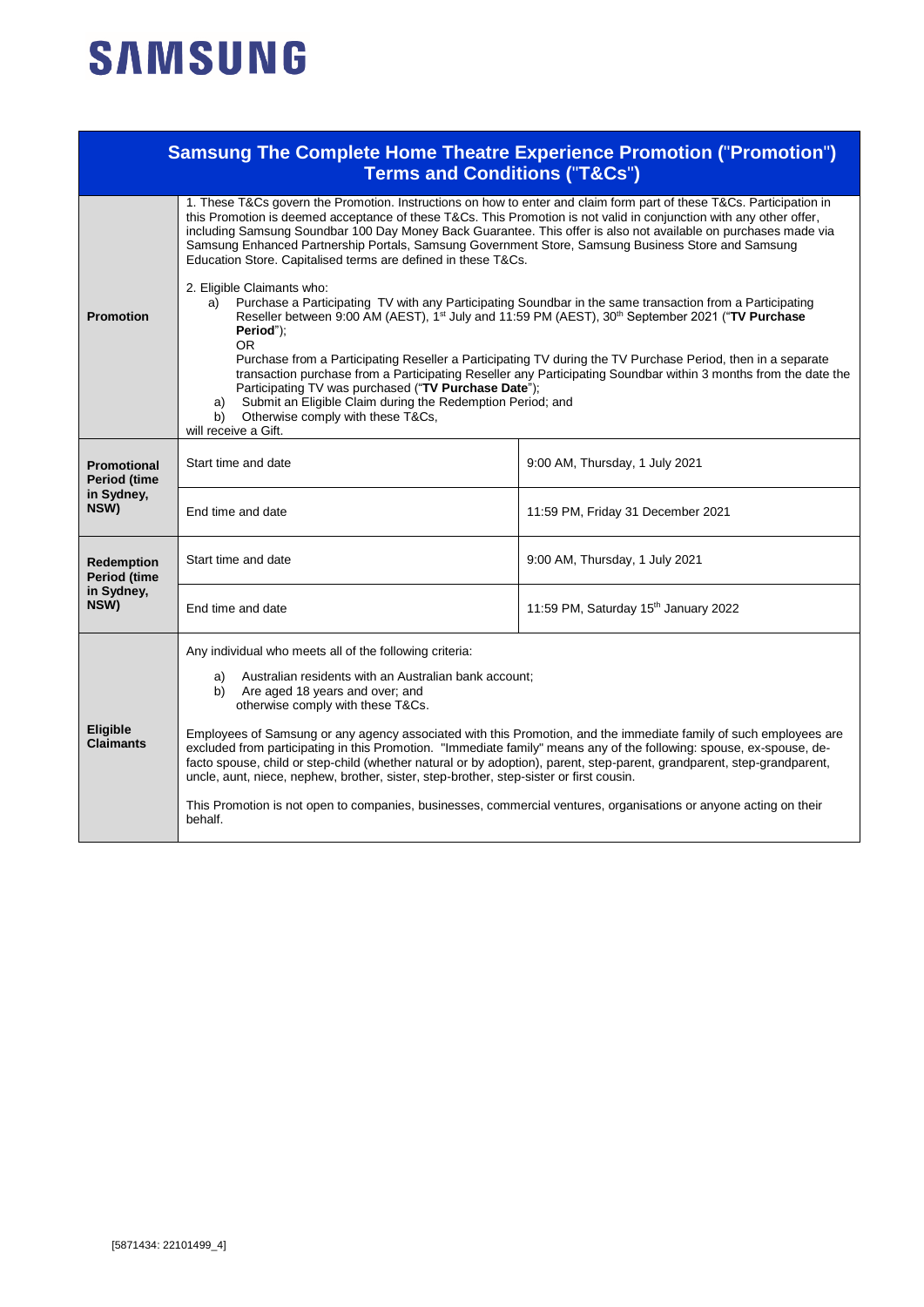|                 |                             | <b>Product Description</b>                   | Product Model Code (SKU) |
|-----------------|-----------------------------|----------------------------------------------|--------------------------|
|                 |                             | 85" QN900A Neo QLED 8K<br>Smart TV (2021)    | QA85QN900AWXXY           |
|                 |                             | 75" The Terrace Outdoor<br>4K Smart TV       | QA75LST7TAWXXY           |
|                 |                             | The Premiere Triple Laser                    |                          |
|                 |                             | 4K Smart Projector<br>85" QN800A Neo QLED 8K | SP-LSP9TFAXXY            |
|                 |                             | Smart TV (2021)                              | QA85QN800AWXXY           |
|                 |                             | 75" QN900A Neo QLED 8K<br>Smart TV (2021)    | QA75QN900AWXXY           |
|                 |                             | 65" The Terrace Outdoor<br>4K Smart TV       | QA65LST7TAWXXY           |
|                 |                             | 85" QN85A Neo QLED 4K<br>Smart TV (2021)     | QA85QN85AAWXXY           |
|                 |                             | 75" QN800A Neo QLED 8K<br>Smart TV (2021)    | QA75QN800AWXXY           |
|                 |                             | 65" QN900A Neo QLED 8K<br>Smart TV (2021)    | QA65QN900AWXXY           |
|                 |                             | 75" QN700A Neo QLED 8K<br>Smart TV (2021)    | QA75QN700AWXXY           |
|                 |                             | 55" The Terrace Outdoor<br>4K Smart TV       | QA55LST7TAWXXY           |
|                 |                             | The Premiere Laser 4K<br>Smart Projector     | SP-LSP7TFAXXY            |
|                 |                             | 75" QN90A Neo QLED 4K<br>Smart TV (2021)     | QA75QN90AAWXXY           |
|                 |                             | 85" The Frame QLED 4K<br>Smart TV (2021)     | QA85LS03AAWXXY           |
|                 |                             | 85" Q70A QLED 4K Smart<br>TV (2021)          | QA85Q70AAWXXY            |
|                 |                             | 75" QN85A Neo QLED 4K<br>Smart TV (2021)     | QA75QN85AAWXXY           |
|                 |                             | 65" QN800A Neo QLED 8K                       |                          |
| Participating   | Participating<br><b>TVs</b> | Smart TV (2021)<br>65" QN700A Neo QLED 8K    | QA65QN800AWXXY           |
| <b>Products</b> |                             | Smart TV (2021)<br>85" Q60A QLED 4K Smart    | QA65QN700AWXXY           |
|                 |                             | TV (2021)<br>65" QN90A Neo QLED 4K           | QA85Q60AAWXXY            |
|                 |                             | Smart TV (2021)                              | QA65QN90AAWXXY           |
|                 |                             | 75" The Frame QLED 4K<br>Smart TV (2021)     | QA75LS03AAWXXY           |
|                 |                             | 65" QN85A Neo QLED 4K                        |                          |
|                 |                             | Smart TV (2021)<br>75" Q70A QLED 4K Smart    | QA65QN85AAWXXY           |
|                 |                             | TV (2021)<br>55" QN90A Neo QLED 4K           | QA75Q70AAWXXY            |
|                 |                             | Smart TV (2021)                              | QA55QN90AAWXXY           |
|                 |                             | 65" Q80A QLED 4K Smart<br>TV (2021)          | QA65Q80AAWXXY            |
|                 |                             | 55" QN85A Neo QLED 4K<br>Smart TV (2021)     | QA55QN85AAWXXY           |
|                 |                             | 75" Q60A QLED 4K Smart<br>TV (2021)          | QA75Q60AAWXXY            |
|                 |                             | 65" The Frame QLED 4K<br>Smart TV (2021)     | QA65LS03AAWXXY           |
|                 |                             | 65" The Serif QLED 4K<br>Smart TV (2020)     | QA65LS01TAWXXY           |
|                 |                             | 65" Q70A QLED 4K Smart<br>TV (2021)          | QA65Q70AAWXXY            |
|                 |                             | 55" Q80A QLED 4K Smart<br>TV (2021)          | QA55Q80AAWXXY            |
|                 |                             | 55" The Frame QLED 4K<br>Smart TV (2021)     | QA55LS03AAWXXY           |
|                 |                             | 65" Q60A QLED 4K Smart<br>TV (2021)          | QA65Q60AAWXXY            |
|                 |                             | 55" Q70A QLED 4K Smart<br>TV (2021)          | QA55Q70AAWXXY            |
|                 |                             | 55" The Serif QLED 4K<br>Smart TV (2020)     | QA55LS01TAWXXY           |
|                 |                             | 55" Q60A QLED 4K Smart                       |                          |
|                 |                             | TV (2021)                                    | QA55Q60AAWXXY            |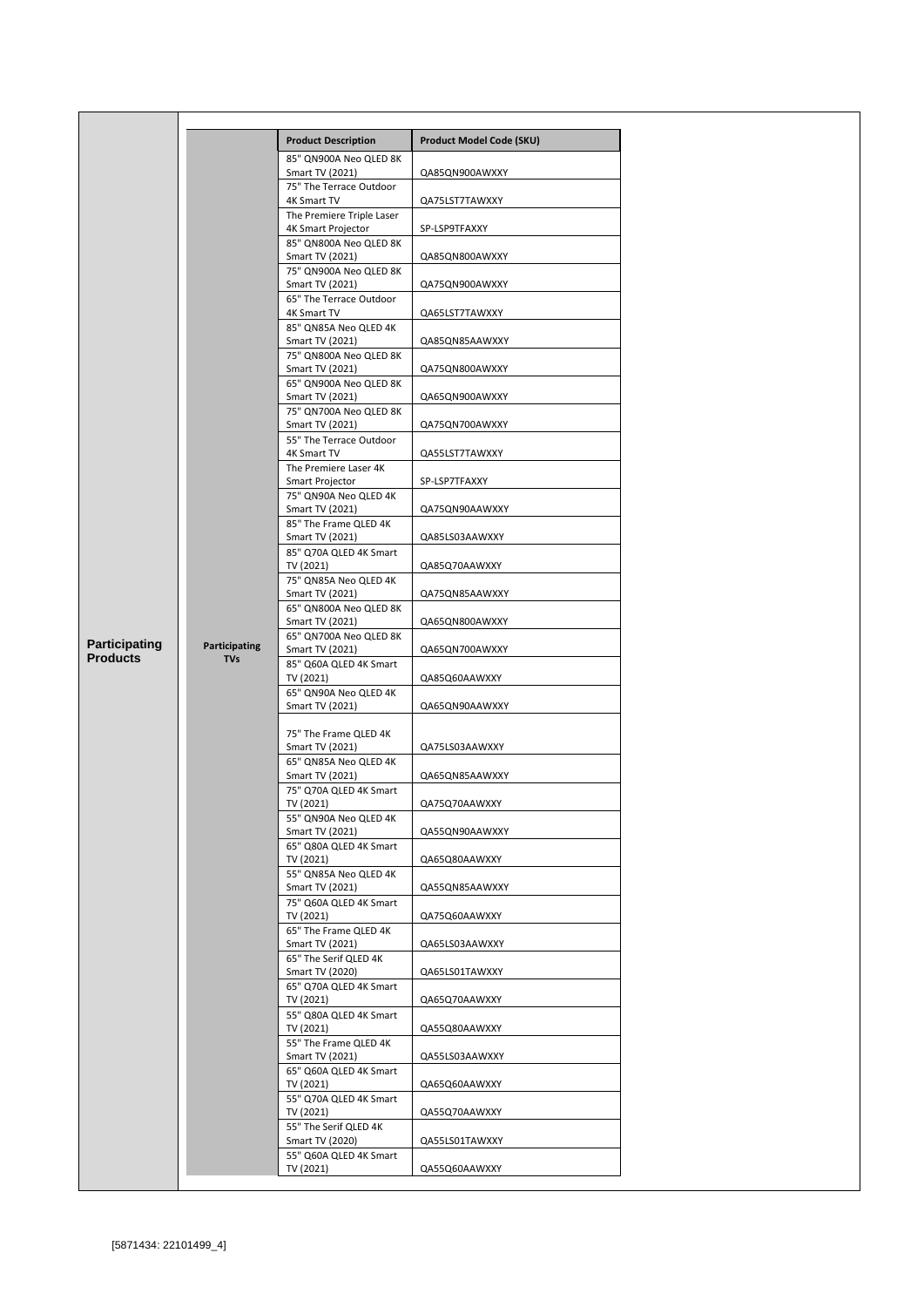|                         | <b>Product Description</b>                            | Product Model Code<br>(SKU) |
|-------------------------|-------------------------------------------------------|-----------------------------|
|                         | HW-A450 2.1ch A-Series Soundbar with Subwoofer (2021) | <b>HW-A450/XY</b>           |
|                         | HW-A550 2.1ch A-Series Soundbar with Subwoofer (2021) | <b>HW-A550/XY</b>           |
|                         | HW-A650 3.1ch A-Series Soundbar with Subwoofer (2021) | HW-A650/XY                  |
| Participating Soundbars | HW-S60A 5.0Ch S-Series Soundbar (2021)                | HW-S60A/XY                  |
|                         | HW-S61A 5.0Ch S-Series Soundbar (2021)                | <b>HW-S61A/XY</b>           |
|                         | The Terrace Soundbar (2020)                           | HW-LST70T/XY                |
|                         | HW-Q600A 3.1.2ch Home Theatre Soundbar (2021)         | HW-Q600A/XY                 |
|                         | HW-Q700A 3.1.2ch Home Theatre Soundbar (2021)         | HW-Q700A/XY                 |
|                         | HW-Q870A 5.1.4ch Home Theatre Soundbar (2021)         | HW-Q870A/XY                 |
|                         | HW-Q900A 7.1.2ch Home Theatre Soundbar (2021)         | HW-Q900A/XY                 |
|                         | HW-Q950A 11.1.4ch Home Theatre Soundbar (2021)        | <b>HW-Q950A/XY</b>          |
|                         |                                                       |                             |
|                         |                                                       |                             |
|                         |                                                       |                             |
| [5871434: 22101499_4]   |                                                       |                             |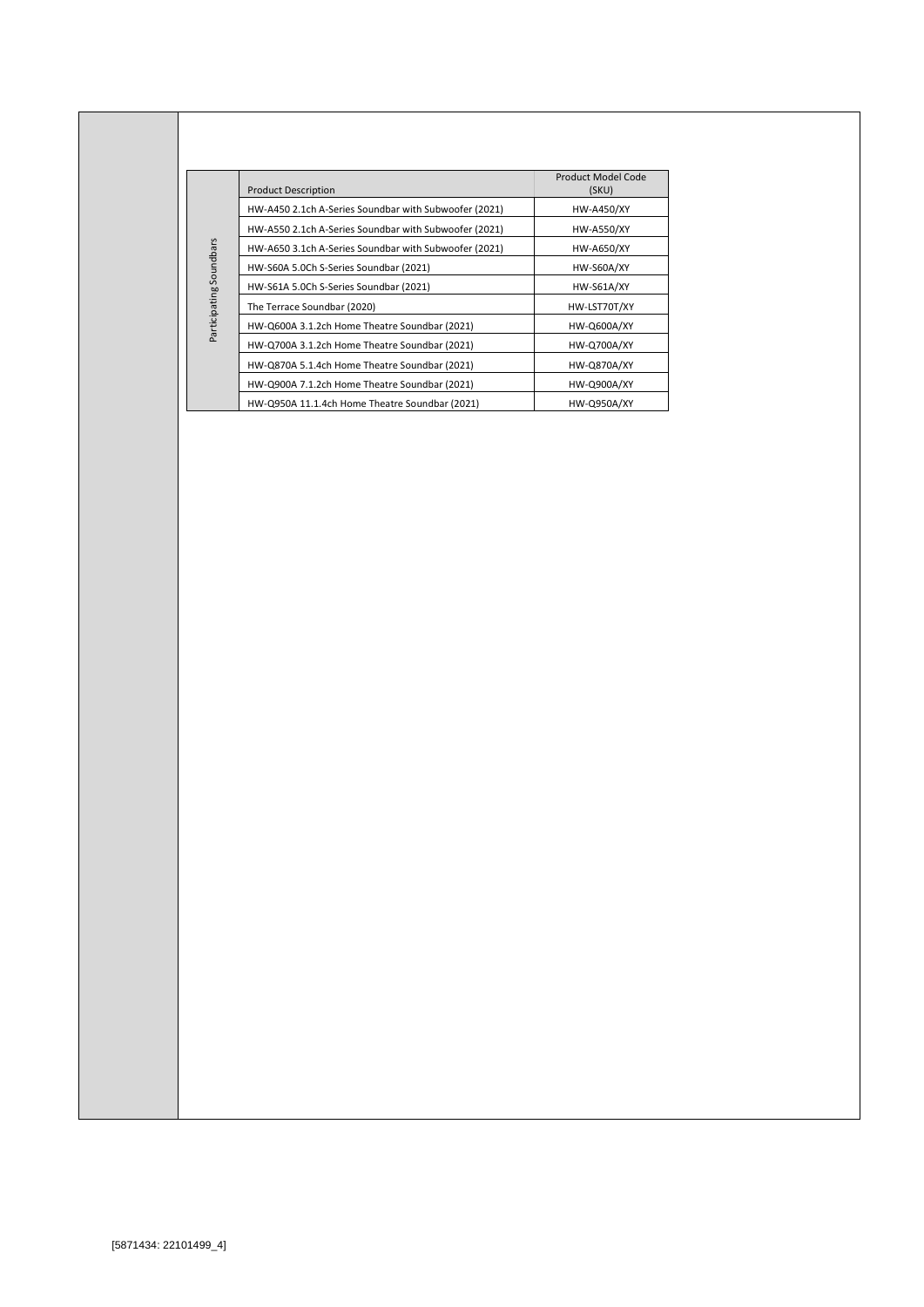|                                  | <b>Participating Resellers:</b><br>JB Hi-Fi                                                                                                                                                                                                                                                                                                                                                                                                                                                                                                                                                                                                                                                                                                                                                                                                                                                                                                                                                                                                                                                                                                                                                                                                                                                                                                                                                                                        |  | "Participating Reseller" means each of the following authorised Samsung resellers: |  |
|----------------------------------|------------------------------------------------------------------------------------------------------------------------------------------------------------------------------------------------------------------------------------------------------------------------------------------------------------------------------------------------------------------------------------------------------------------------------------------------------------------------------------------------------------------------------------------------------------------------------------------------------------------------------------------------------------------------------------------------------------------------------------------------------------------------------------------------------------------------------------------------------------------------------------------------------------------------------------------------------------------------------------------------------------------------------------------------------------------------------------------------------------------------------------------------------------------------------------------------------------------------------------------------------------------------------------------------------------------------------------------------------------------------------------------------------------------------------------|--|------------------------------------------------------------------------------------|--|
| Participating<br><b>Reseller</b> | Harvey Norman<br>Joyce Mayne<br>Domayne<br>The Good Guys<br><b>Bing Lee</b><br><b>Betta Home Living</b><br><b>Winning Appliances</b><br>Costco<br>David Jones<br><b>Appliances Online</b><br><b>Bi-Rite</b><br><b>Retravision / Dorsett</b><br>VideoPro<br><b>Bunnings</b><br>Flybys<br>Qantas<br>Escea<br><b>ASN</b>                                                                                                                                                                                                                                                                                                                                                                                                                                                                                                                                                                                                                                                                                                                                                                                                                                                                                                                                                                                                                                                                                                              |  | Samsung.com E-Store https://www.samsung.com/au/ and https://shop.samsung.com/au    |  |
| <b>Purchase</b>                  | Means payment in full. This can be by cash, card or any other payment method that the Participating Reseller accepts,<br>where a proof of purchase is provided.                                                                                                                                                                                                                                                                                                                                                                                                                                                                                                                                                                                                                                                                                                                                                                                                                                                                                                                                                                                                                                                                                                                                                                                                                                                                    |  |                                                                                    |  |
| Gift                             | 1. Eligible Claimants who submit an Eligible Claim will receive cash back in the form of an electronic funds transfer<br>("EFT") to the Eligible Claimant's nominated Australian bank account to the value set out below which corresponds to the<br>Participating TV Purchased (Cashback).<br>2. The maximum Eligible Claims per Participating TV purchased is one (1).<br>3. The maximum number of Gifts per Eligible Claimant is three (3).<br>Eligible Claimants who Purchase a Participating TV with any Participating Soundbar in the same transaction from a<br>Participating Reseller during the TV Purchase Period will be entitled to claim a Gift in the amount specified in column A<br>below (Bundled Cashback Gift).<br>Eligible Claimants who Purchase a Participating TV from a Participating Reseller during the TV Purchase Period, then<br>purchase any Participating Soundbar from a Participating Reseller within 90 days from the TV Purchase Date will be<br>entitled to claim a Gift in the amount specified in column B below (Individual Cashback Gift).<br>The full breakdown of all eligible Gift entitlements is found below. The value of the Gift is determined based on the value<br>of the Participating TV the consumer Purchased:<br><b>MODEL</b><br>A - Bundled Cashback Gift<br><b>B-Individual Cashback Gift</b><br>QA85QN900AWXXY<br>\$1,000<br>\$500<br>QA75LST7TAWXXY<br>\$1,000<br>\$500 |  |                                                                                    |  |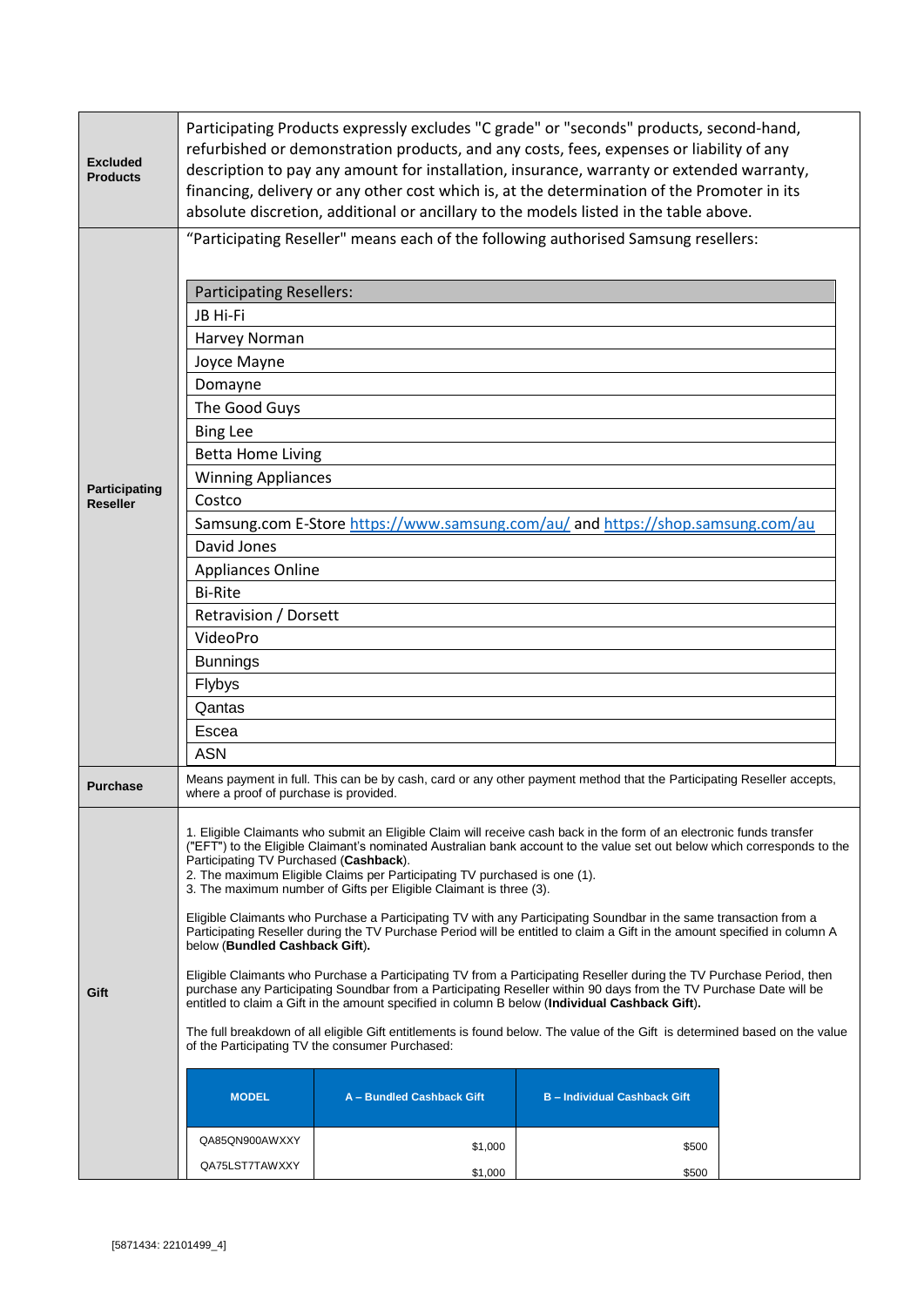|                              | SP-LSP9TFAXXY                         | \$1,000                                                                                                                                                                                          | \$500 |  |
|------------------------------|---------------------------------------|--------------------------------------------------------------------------------------------------------------------------------------------------------------------------------------------------|-------|--|
|                              | QA85QN800AWXXY                        | \$800                                                                                                                                                                                            | \$400 |  |
|                              | QA75QN900AWXXY                        | \$800                                                                                                                                                                                            | \$400 |  |
|                              | QA65LST7TAWXXY                        | \$800                                                                                                                                                                                            | \$400 |  |
|                              | QA85QN85AAWXXY                        | \$600                                                                                                                                                                                            | \$300 |  |
|                              | QA75QN800AWXXY                        | \$600                                                                                                                                                                                            | \$300 |  |
|                              | QA65QN900AWXXY                        | \$600                                                                                                                                                                                            | \$300 |  |
|                              | QA75QN700AWXXY                        | \$600                                                                                                                                                                                            | \$300 |  |
|                              | QA55LST7TAWXXY                        | \$600                                                                                                                                                                                            | \$300 |  |
|                              | SP-LSP7TFAXXY                         | \$600                                                                                                                                                                                            | \$300 |  |
|                              | QA75QN90AAWXXY                        | \$500                                                                                                                                                                                            | \$250 |  |
|                              | QA85LS03AAWXXY                        | \$500                                                                                                                                                                                            | \$250 |  |
|                              | QA85Q70AAWXXY                         | \$500                                                                                                                                                                                            | \$250 |  |
|                              | QA75QN85AAWXXY                        | \$400                                                                                                                                                                                            | \$200 |  |
|                              | QA65QN800AWXXY                        | \$400                                                                                                                                                                                            | \$200 |  |
|                              | QA65QN700AWXXY                        | \$400                                                                                                                                                                                            | \$200 |  |
|                              | QA85Q60AAWXXY                         | \$400                                                                                                                                                                                            | \$200 |  |
|                              | QA65QN90AAWXXY                        | \$350                                                                                                                                                                                            | \$175 |  |
|                              | QA75LS03AAWXXY                        | \$350                                                                                                                                                                                            | \$175 |  |
|                              | QA65QN85AAWXXY                        | \$300                                                                                                                                                                                            | \$150 |  |
|                              | QA75Q70AAWXXY                         | \$300                                                                                                                                                                                            | \$150 |  |
|                              | QA55QN90AAWXXY                        | \$300                                                                                                                                                                                            | \$150 |  |
|                              | QA65Q80AAWXXY                         | \$250                                                                                                                                                                                            | \$125 |  |
|                              | QA55QN85AAWXXY                        | \$250                                                                                                                                                                                            | \$125 |  |
|                              | QA75Q60AAWXXY                         | \$250                                                                                                                                                                                            | \$125 |  |
|                              | QA65LS01TAWXXY                        | \$250                                                                                                                                                                                            | \$125 |  |
|                              | QA65LS03AAWXXY                        | \$250                                                                                                                                                                                            | \$125 |  |
|                              | QA65Q70AAWXXY                         | \$200                                                                                                                                                                                            | \$100 |  |
|                              | QA55Q80AAWXXY                         | \$200                                                                                                                                                                                            | \$100 |  |
|                              | QA55LS03AAWXXY                        | \$200                                                                                                                                                                                            | \$100 |  |
|                              | QA65Q60AAWXXY                         | \$200                                                                                                                                                                                            | \$100 |  |
|                              | QA55Q70AAWXXY                         | \$200                                                                                                                                                                                            | \$100 |  |
|                              | QA55LS01TAWXXY                        | \$150                                                                                                                                                                                            | \$100 |  |
|                              | QA55Q60AAWXXY                         | \$150                                                                                                                                                                                            | \$100 |  |
|                              |                                       |                                                                                                                                                                                                  |       |  |
| <b>Redemption</b><br>Website |                                       | https://www.samsung.com/au/offer/home-theatre-cashback                                                                                                                                           |       |  |
|                              | 1.                                    | To be eligible to claim a Gift (each eligible claim, an "Eligible Claim"), an Eligible Claimant must:                                                                                            |       |  |
| <b>Eligible Claim</b>        | a)<br>agree to these T&Cs<br>b)<br>C) | Purchase a Participating TV and a Participating Soundbar in accordance with the terms and conditions above;<br>during the Redemption Period, visit the Redemption Website;                       |       |  |
|                              | d)<br>i.                              | follow the prompts on the Redemption Website to the online claim form ("Online Claim Form"), and;<br>input all requested details, including, without limitation, the claimant's full name, phone |       |  |
|                              | ii.                                   | number email address and residential address;<br>provide:                                                                                                                                        |       |  |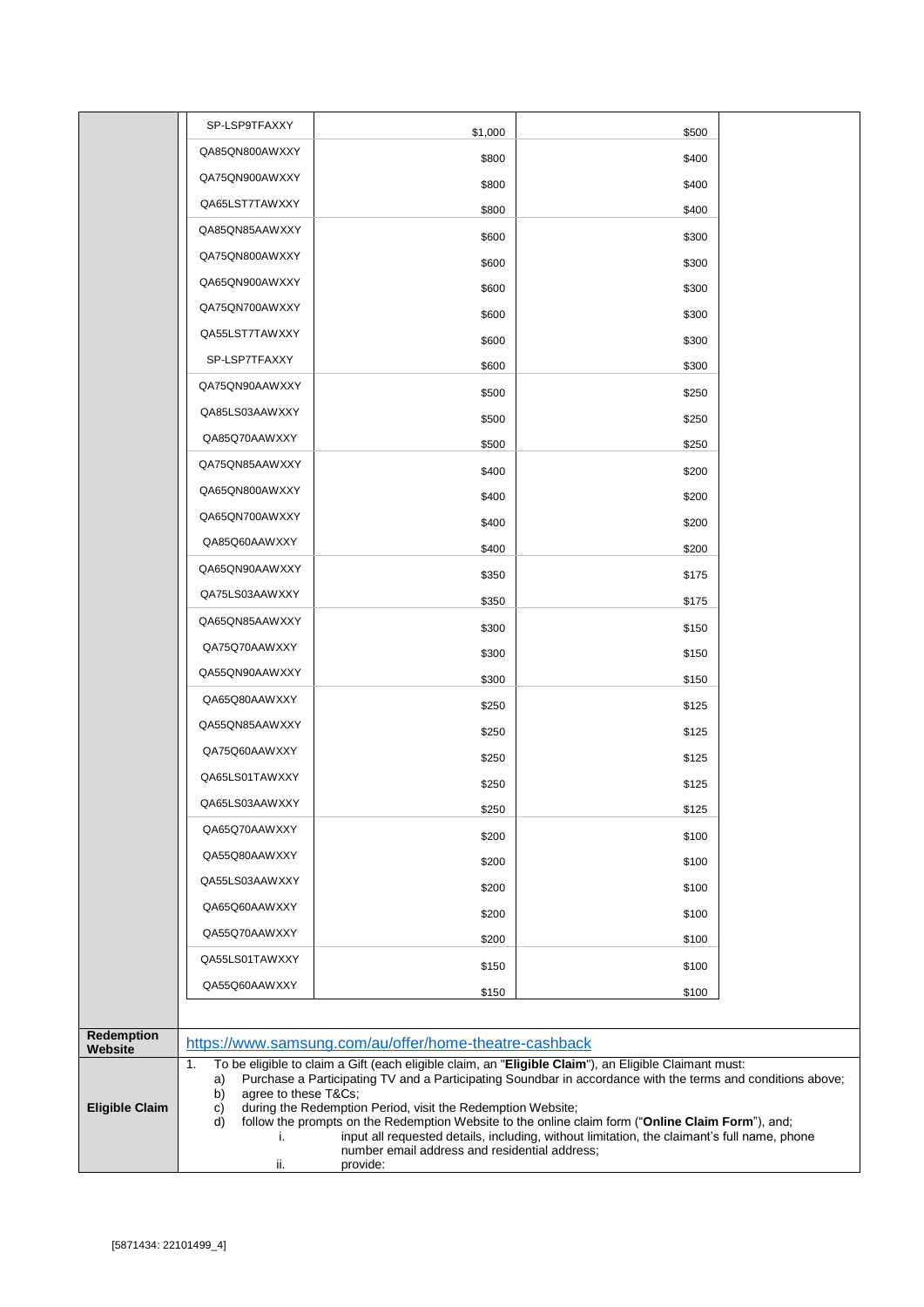|                                                           | the model numbers of;                                                                                                                                                                                                                                                                                                                                                                                                                                                                                                                                                                                                                                                                                                                                        |
|-----------------------------------------------------------|--------------------------------------------------------------------------------------------------------------------------------------------------------------------------------------------------------------------------------------------------------------------------------------------------------------------------------------------------------------------------------------------------------------------------------------------------------------------------------------------------------------------------------------------------------------------------------------------------------------------------------------------------------------------------------------------------------------------------------------------------------------|
|                                                           | the serial numbers of:                                                                                                                                                                                                                                                                                                                                                                                                                                                                                                                                                                                                                                                                                                                                       |
|                                                           | a photo of the serial numbers of; and                                                                                                                                                                                                                                                                                                                                                                                                                                                                                                                                                                                                                                                                                                                        |
|                                                           | a copy of the original tax invoice for,<br>$\bullet$                                                                                                                                                                                                                                                                                                                                                                                                                                                                                                                                                                                                                                                                                                         |
|                                                           | the relevant Participating Products Purchased, and other such details as required by the<br>Promoter;                                                                                                                                                                                                                                                                                                                                                                                                                                                                                                                                                                                                                                                        |
|                                                           | Submit the fully completed Online Claim Form by 11:59pm (AEST) on 15 <sup>th</sup> January 2022 (Online<br>iii.<br>Claim Forms will not be accepted after the end of the Redemption Period).                                                                                                                                                                                                                                                                                                                                                                                                                                                                                                                                                                 |
|                                                           | 2.<br>Following the valid submission of the Online Claim Form, the Eligible Claimant will receive an email to the Eligible<br>Claimant's nominated email address within 14 days from the date their claim is deemed valid by the Promoter. The<br>Promoter will then arrange for the Eligible Claimant to receive the Gift.                                                                                                                                                                                                                                                                                                                                                                                                                                  |
|                                                           | The Promoter will validate all serial numbers and photos of serial numbers of Participating Products and the tax<br>1.<br>invoices submitted by claimants and will inform a claimant who has provided an invalid serial number(s), and/or<br>photo(s) of the serial number(s) and/or tax invoice by email. The claimant will have fourteen (14) days from the date<br>of that email to provide a valid serial number(s), and/or photo(s) of the serial number(s) and/or tax invoice, as<br>applicable.                                                                                                                                                                                                                                                       |
| <b>Serial</b><br>numbers and<br>copies of tax<br>invoices | 2.<br>If the Promoter requires any further information in order to validate a submitted Online Claim Form, or if the Eligible<br>Claimant who has provided any invalid serial number, and/or photo of the serial number and/ or tax invoice by<br>email, the Promoter will inform the Eligible Claimant by email. The Eligible Claimant will then have fourteen (14)<br>days from the date of the notification email to provide the requested information to the Promoter, unless expressly<br>stated otherwise in the notification email. The Promoter may, in its absolute discretion, invalidate any claims if the<br>claimant fails to provide the further requested information within fourteen (14) days of the notification email by the<br>Promoter. |
|                                                           | 3.<br>The Promoter may invalidate any claims if a claimant has failed to provide a valid serial number(s), a photo of the<br>serial number(s) and/or tax invoice with voucher code within fourteen (14) days of notification of an invalid serial<br>number(s), photo of the serial number(s) and/or tax invoice by the Promoter.                                                                                                                                                                                                                                                                                                                                                                                                                            |
|                                                           | If an Eligible Claimant has paid in full for the Participating Products and they are on back order (that is, if they<br>4.<br>haven't received them yet), the Eligible Claimant must still submit an Online Claim Form by 15 <sup>th</sup> January 2022. If an<br>Eligible Claimant has not paid in full for the Participating Products and they are on back order, the Eligible Claimant<br>must:<br>pay for the Participating Products in full by 11:59 PM (AEST) 30 <sup>th</sup> September 2021 when claiming the Bundled<br>a)                                                                                                                                                                                                                          |
|                                                           | Cashback Gift; or<br>pay for the Participating TV by 11:59 PM (AEST) 30 <sup>th</sup> September 2021 and Participating Soundbar within 90<br>b)<br>days of the TV Purchase Date when claiming the Individual Cashback Gift,<br>and submit an Online Claim Form by 11:59PM 15 <sup>th</sup> January 2022.                                                                                                                                                                                                                                                                                                                                                                                                                                                     |
|                                                           | 5.<br>If an Eligible Claimant is unable to provide the Serial Numbers of the Participating Products purchased at the time of<br>submitting the Online Claim Form due to a back order, the claim will be accepted for consideration, however, the<br>Eligible Claimant must provide the serial number to the Promoter by 5:00pm (AEST) on 15 <sup>th</sup> January 2022 to<br>validate the claim. Such Eligible Entrants will be sent an email by the Promoter providing them with information on<br>how to submit their serial number.                                                                                                                                                                                                                       |
| General                                                   | All prices quoted in these T&Cs are inclusive of GST.<br>1.<br>The Gift is not transferable and may be claimed only by the Eligible Claimant whose name is stated on the proof of<br>2.<br>purchase. All Eligible Claims must be carried out by the actual purchaser of the Participating Products. Claims by<br>any other person will not be accepted.                                                                                                                                                                                                                                                                                                                                                                                                      |
|                                                           | 3.<br>If this Promotion is interfered with or cannot be conducted as reasonably anticipated due to any reason beyond the<br>reasonable control of Samsung, Samsung reserves the right, in its sole discretion, to the fullest extent permitted by<br>law, to (a) Samsung may disqualify any Eligible Claimant and/or (b) modify, suspend, terminate or cancel the                                                                                                                                                                                                                                                                                                                                                                                            |
|                                                           | Promotion as appropriate.<br>The TV Purchase Period and/or the Redemption Period may be extended in Samsung's absolute discretion.<br>4.<br>Participating Products are subject to stock availability and the Promotion ends if Participating Products are<br>5.<br>unavailable.                                                                                                                                                                                                                                                                                                                                                                                                                                                                              |
|                                                           | The Promoter reserves the right, at any time, to verify the validity of claims and claimants (including a claimant's<br>6.<br>identity, contact number and place of residence, tax invoice and serial number) using all other information available<br>to the Promoter, and to disqualify any claimant who submits a claim that is not in accordance with these Terms and<br>Conditions or who tampers with the claim process. The Promoter's decision is final and no correspondence will be<br>entered into. Failure by the Promoter to enforce any of its rights at any stage does not constitute a waiver of those                                                                                                                                       |
|                                                           | rights.<br>7.<br>Incomplete, indecipherable or illegible claims will be deemed invalid. Eligible Claimants are responsible for ensuring<br>their correct contact number, email address, bank account details and address details are provided and any<br>updated details are notified to the Promoter. The Promoter accepts no responsibility should an Eligible Claimant fail<br>to receive their Gift because of a failure to provide correct details or to notify of a change to those details, or for<br>providing an invalid serial number.                                                                                                                                                                                                             |